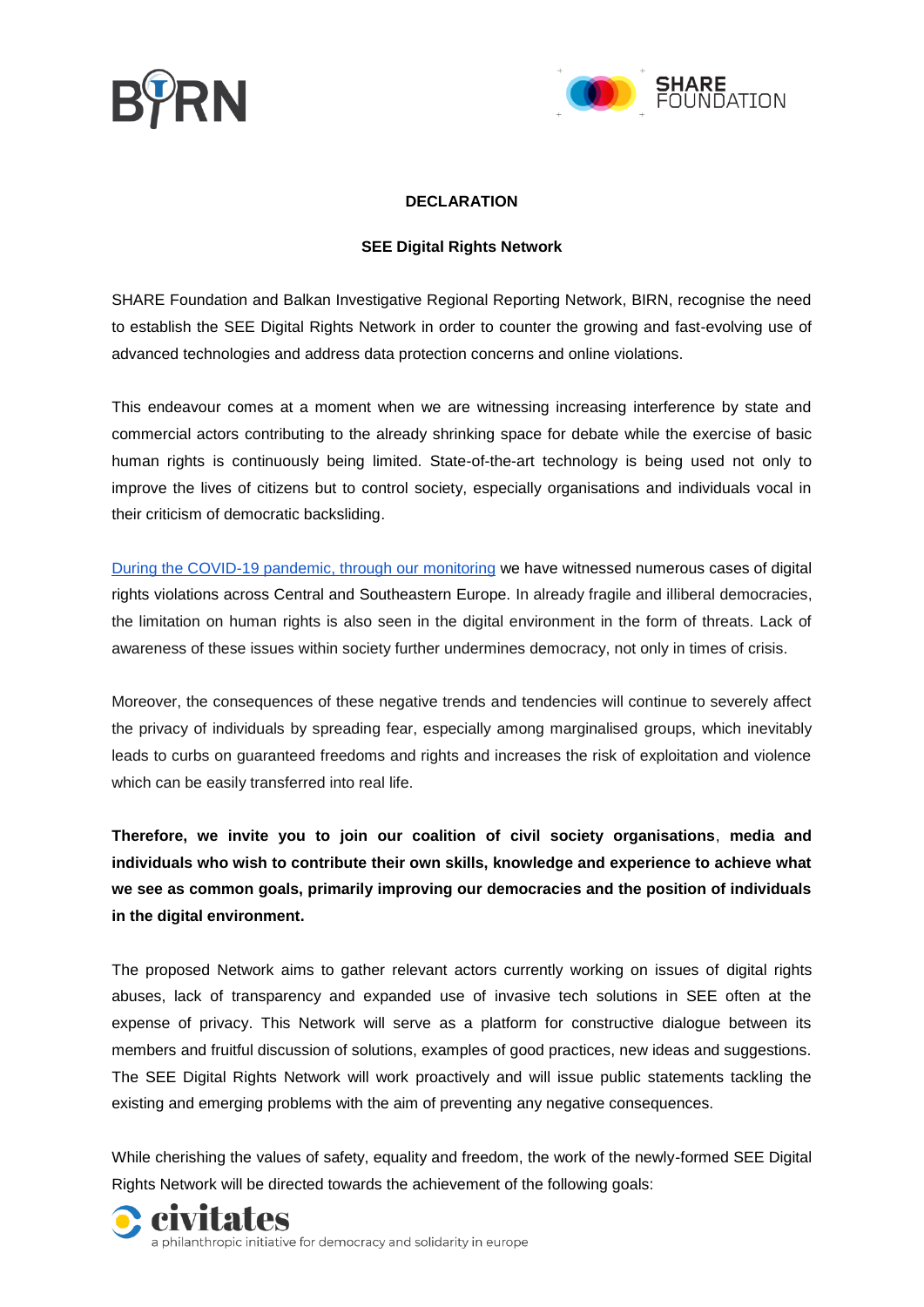



- Protect digital rights and internet freedoms
- Enable people to access accurate information
- Make the internet a safer place
- Detect and report hate speech and verbal violence online, especially against women and other vulnerable groups
- Identify online recruitment, which can lead to exploitation
- Take control of our personal data
- Stop implementation of intrusive surveillance systems
- Hold governments accountable for use and abuse of technology
- Require protection of basic human rights at all times, including times of crisis
- Share knowledge and experiences and build a network
- Improve digital literacy in order to prevent violence and exploitation

The Network will aim to increase the level of understanding of complex and worrying trends and practices, trying to bring them closer to the general public in a language it can understand. By creating a common space for discussion and exchange, organisations and media will be able to increase the impact of their individual efforts directed towards legislative, political and social changes. Reaching out to stakeholders and raising awareness by using the authority of all Network members will give our joint initiatives greater impact and resonance.

We see digital evolution as a set of mechanisms and tools that have great potential to serve the needs of the people, while internet access has proved to be indispensable in times of crisis such as the COVID-19 pandemic. Our societies are becoming more digital, which represents a powerful incentive to increase the capacity of organisations dealing with digital developments and regulations in SEE.

In the fast digital era we are living in, numerous challenges require more coordinated and joint actions, particularly taking into consideration that:

- Our freedom of expression is being controlled by algorithm
- Our virtual communication is often shaped by algorithms that promote hate speech and destruction
- Our discourses are being contaminated with manipulation and misinformation
- Our societies are being shaped by poor levels of digital literacy
- Our security is ever more fragile in the digital space
- Our biometric data, our faces, are subject to mass surveillance
- Our lives are being dehumanised by becoming quantified into data and sold for profit
- Our governments are using technology to exert control over society and accumulate power
- Our fragile democracies are regressing in times of crisis